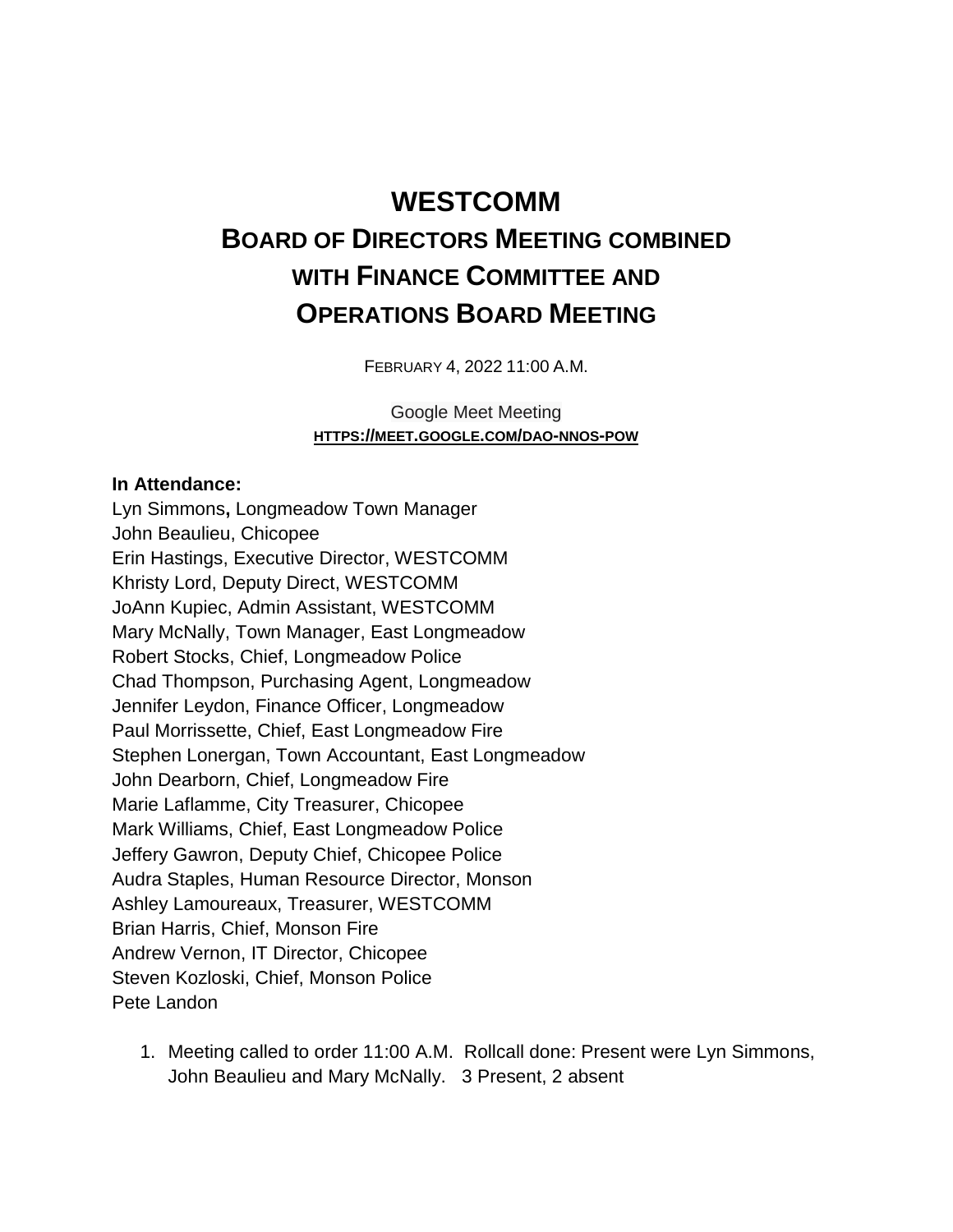Approve & or Modify minutes from the meetings held on January 13, 2022 & January 18, 2022. Mary McNally made the motion to approve the minutes, it was 2<sup>nd</sup> by John Beaulieu, 3 yes, motion passed.

2. Old Business: Update on 645 Shawinigan Drive: Erin and Chad have been working with OPM & will sign, packet went to Locke Lord, which was reviewed yesterday. Hilltop was included in the email. Chad put in contract not to exceed \$ 400,000.

Jennifer Wolowicz joined the meeting at 11:06 A.M.

Radios: Horizon was out last 2 weeks regarding the punch list for phase I, IT will handle it. Cheapest & quickest is Ware straight UHF, Erin will setup a meeting with the Chiefs.

Upgrades put East Longmeadow into Phase I, proposed 2<sup>nd</sup> transmit sight. Erin will set up a call between Dan, and the East Longmeadow Chiefs, estimated cost for an additional site is \$ 400,000. 4 Sets of frequencies, will double to 8 during Phase II upgrade, taking on more towns in the future, the system wouldn't be able to handle without that, and this will be discussed at the next Operations Committee Meeting.

Staff: HR Position interviews over the next 2 weeks.

Purchasing position: looking at Longmeadow Procurement & CFO, should have something for the next Board Meeting. In the meantime Erin, Khristy and Ashley are going for certification.

Final District Agreement: Need to be revised to include Ware. Also need language general and not member specific. Add a page with signatures from all participating Communities. Allocations for the minimum as stated in the District Agreement, will effect Monson's totals for this year.

Contracting with the Sheriff's Department for \$100,000, for the first year and will reevaluate annually, a contract is currently being worked on.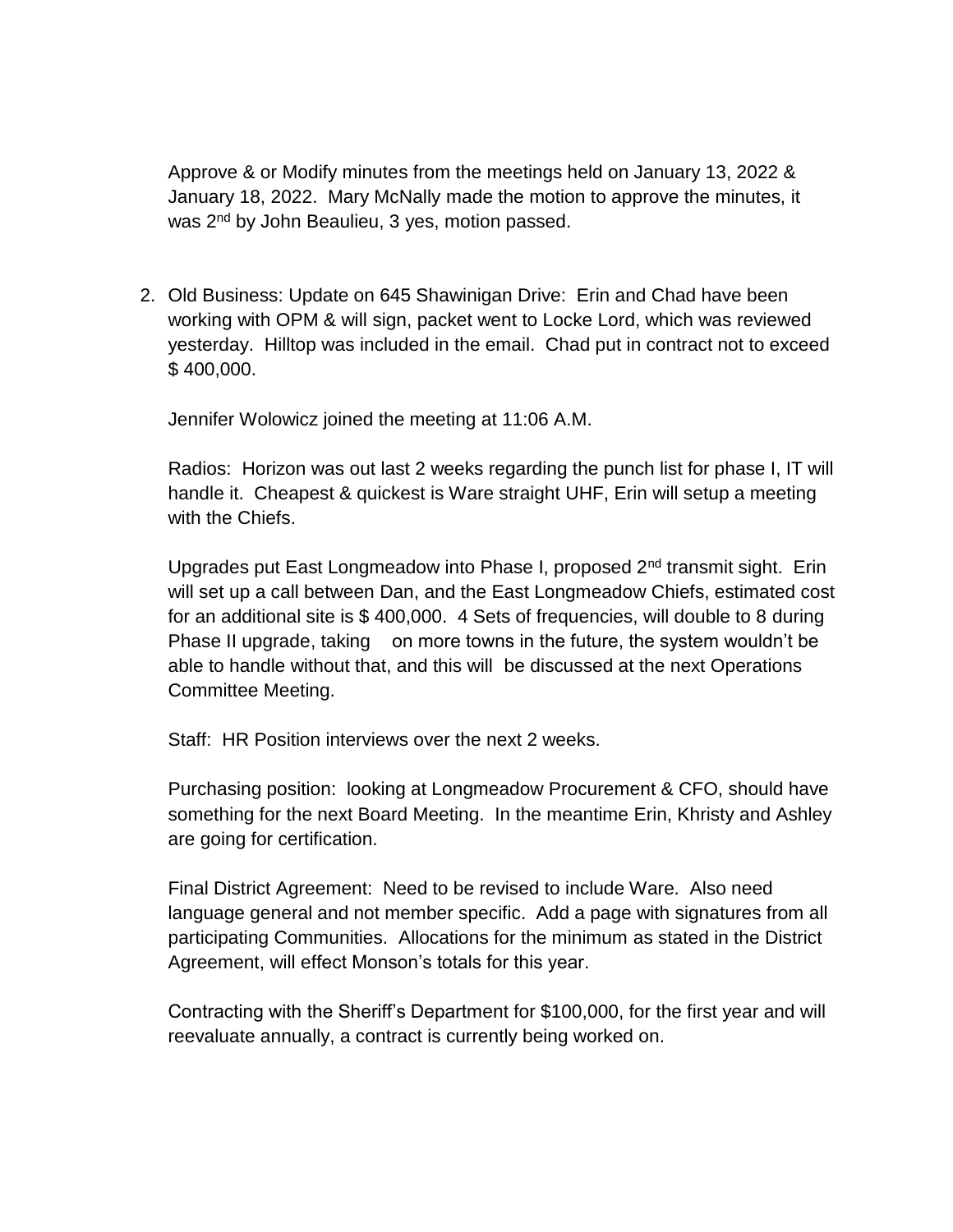FY 23 Budget: The budget was voted in on January 18, 2022. The Board has received additional details that the Finance Committee had already received. When building future budgets, detail will be given to the full Board well in advance of a vote.

Erin will work closer with the Finance Committee at budget time.

Data for call volume problem is fixed, Erin will send out data. The numbers went down to 148,000 call.

Hampden County Sheriff's Office: Met with and is writing up a contract. There will be limited units on frequencies. Not expecting a lot of traffic, only specialty units will be using frequencies. They will not be a voting member and will be assessed \$100,000 per year. WESTCOMM will not be responsible for any infrastructure build out, that will be the responsibility of the Sherriff's Office. Estimated start date will be July 1, 2022.

3. New Business: Update from Finance Committee: Next year the Budget Review process will start earlier.

Fire update: Will meet in March, no further update.

Police Update: Nothing at this time.

IT Update: Contracted with a website builder. Looking for update and design ideas and are waiting on a complete product.

Names for IT Subcommittee from each Community can be sent to Jay Parker so meetings can start. Erin and Jay will work on scheduling a meeting.

2022 Board Meeting Schedule: No discussion held.

Staffing: 6 Dispatchers starting on 2/28/22, 6 almost done with Training, will be done by the end of February, this leaves 4 vacancies. Training is approximately 12 weeks.

A/P Warrants dated 1/4/22, 1/18/22, Payroll warrants 1/7/22, & 1/18/22, not discussion held.